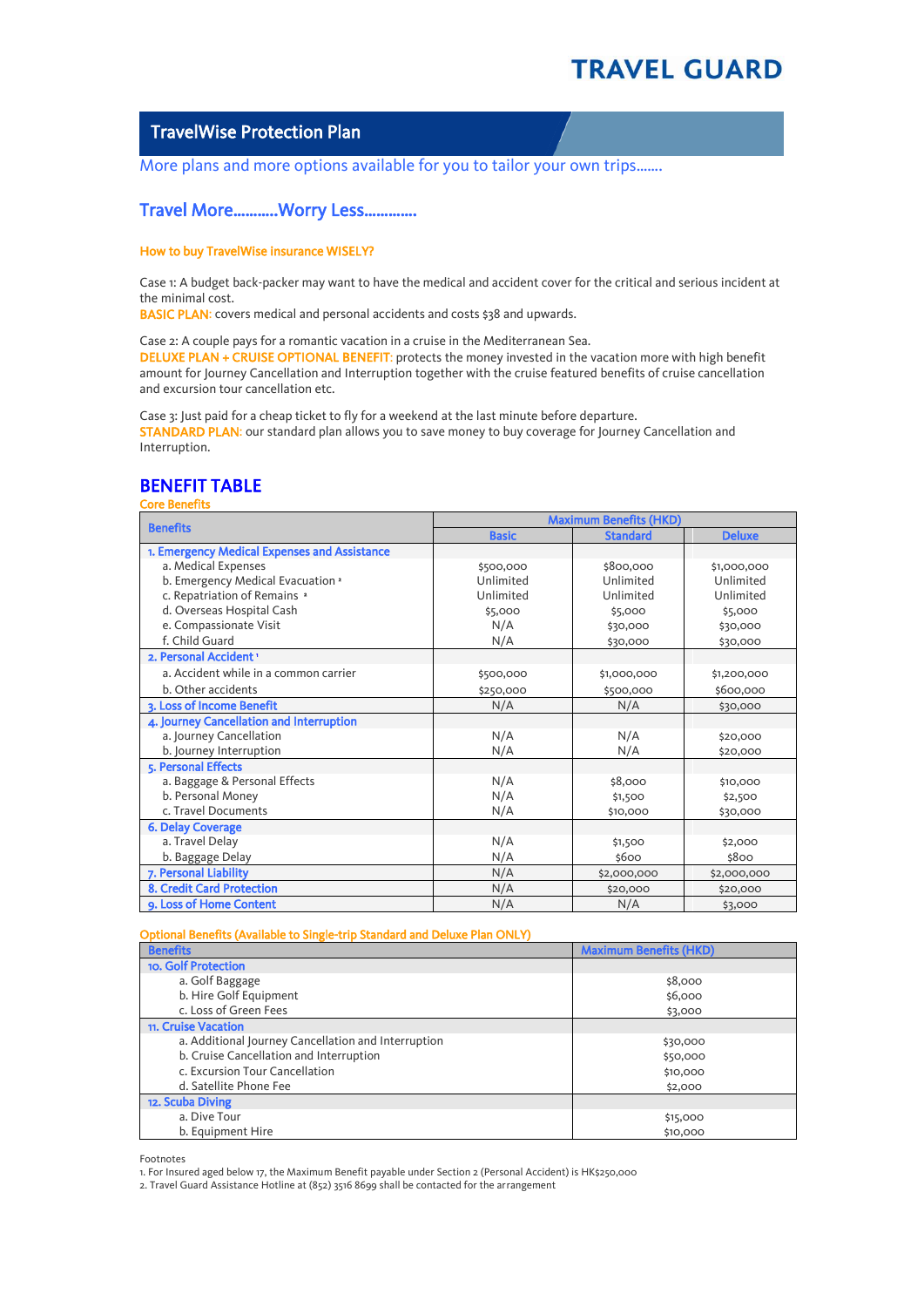## CORE BENEFITS

### 1. Emergency Medical Expenses and Assistance

a. Medical Expenses

Reimburse for the costs of qualified medical treatment, surgery and hospitalization that may arise from accidental injury or sickness occurring during the Journey

• Follow-up Medical Expenses

Reimburse for the costs of any necessary follow-up medical treatment up to HK\$50,000 within 3 months upon return to Hong Kong. This benefit is extended to cover the cost of Chinese Medicine Practitioner treatments with per day and per visit limit of HK\$150 up to HK\$1,800

b. Emergency Medical Evacuation

Provide en-route medical care and transportation to another location for appropriate medical treatment

c. Repatriation of Remains<sup>2</sup>

Arrange for the return of Insured Person's remains to Hong Kong

d. Overseas Hospital Cash

Pay HK\$500 daily when Insured Person is hospitalized overseas during the Journey up to HK\$5,000

e. Compassionate Visit (Applicable to Standard Plan and Deluxe Plan only)

Reimburse for the reasonable additional Accommodation and Travel Ticket for 1 adult Immediate Family Member to fly over or 1 Traveling Companion to stay behind in the event of Insured Person's death, Serious Injury or Serious Sickness f. Child Guard (Applicable to Standard Plan and Deluxe Plan only)

Reimburse for the reasonable additional Accommodation and travel fare for 1 Immediate Family Member or 1 Traveling Companion to accompany Insured Person's child (ren) aged below 15 back to Hong Kong in the event of Insured Person's overseas hospitalization due to Serious Injury or Serious Sickness

#### Exclusions applicable to Section 1 Include

Failure to obtain a written report from the Qualified Medical Practitioner

#### 2. Personal Accident 1

Cover the following arising from an accident:

- Third Degree Burns or
- Permanent Total Disablement or
- Accidental Death
- a. Accident while in a Common Carrier

Accident occurring during the Journey while riding as a passenger in a Common Carrier or a carrier arranged by a travel agent or in an automobile

#### b. Other Accidents

Accidents other than those stated in Section 2a (Accident while in a Common Carrier)

#### Exclusions applicable to Section 2 Include

Any loss caused by an injury or otherwise which is a consequence of any kind of disease or sickness

#### 3. Loss of Income Benefit (Applicable to Deluxe Plan only)

Pay HK\$1,250 for each full week, up to 24 weeks, in the event that Insured Person is unable to return to work in usual gainful occupation for at least 7 days, as recommended by Qualified Medical Practitioner upon return to Hong Kong due to accidental injury during the Journey

### 4. Journey Cancellation and Interruption (Applicable to Deluxe Plan only)

a. Journey Cancellation

Reimburse for loss of tour fee and/or travel fare and/or Accommodation paid in advance, in the event of trip cancellation due to:

- Death or Serious Injury or Serious Sickness of Insured Person, Immediate Family Member, Close Business Partner or Traveling Companion within 90 days before the departure date
- Witness summons, jury service or Compulsory Quarantine of Insured Person within 90 days before the departure date
- Unexpected outbreak of strike by the employees of a Common Carrier for the planned insured Journey, epidemic, riot or civil commotion at the planned destination within 1 week before the departure date
- Serious damage to Insured Person's or Traveling Companion's primary residence in Hong Kong from fire, flood or earthquake within 1 week before the departure date

## b. Journey Interruption

## (1) Curtailment Expenses

Reimburse for the tour fee and/or travel fare and/or Accommodation forfeited and/or additional travel fare and/or Accommodation incurred for Journey Curtailment due to:

- Death, Serious Injury or Serious Sickness of Insured Person, Immediate Family Member, Close Business Partner or Traveling Companion
- Sudden occurrence of strike by the employees of a Common Carrier, unanticipated outbreak of riot or civil commotion, natural disasters, or epidemic at planned destination

(2) Journey Re-arrangement

Reimburse for the additional travel fare and/or Accommodation incurred for Journey Re-arrangement due to:

 Sudden occurrence of strike by the employees of a Common Carrier, unanticipated outbreak of riot or civil commotion, inclement weather, natural disaster or epidemic at planned destination

#### (3) Compulsory Quarantine

Reimburse for the amount of pro-rated tour fee and/or Accommodation forfeited after the commencement of the Journey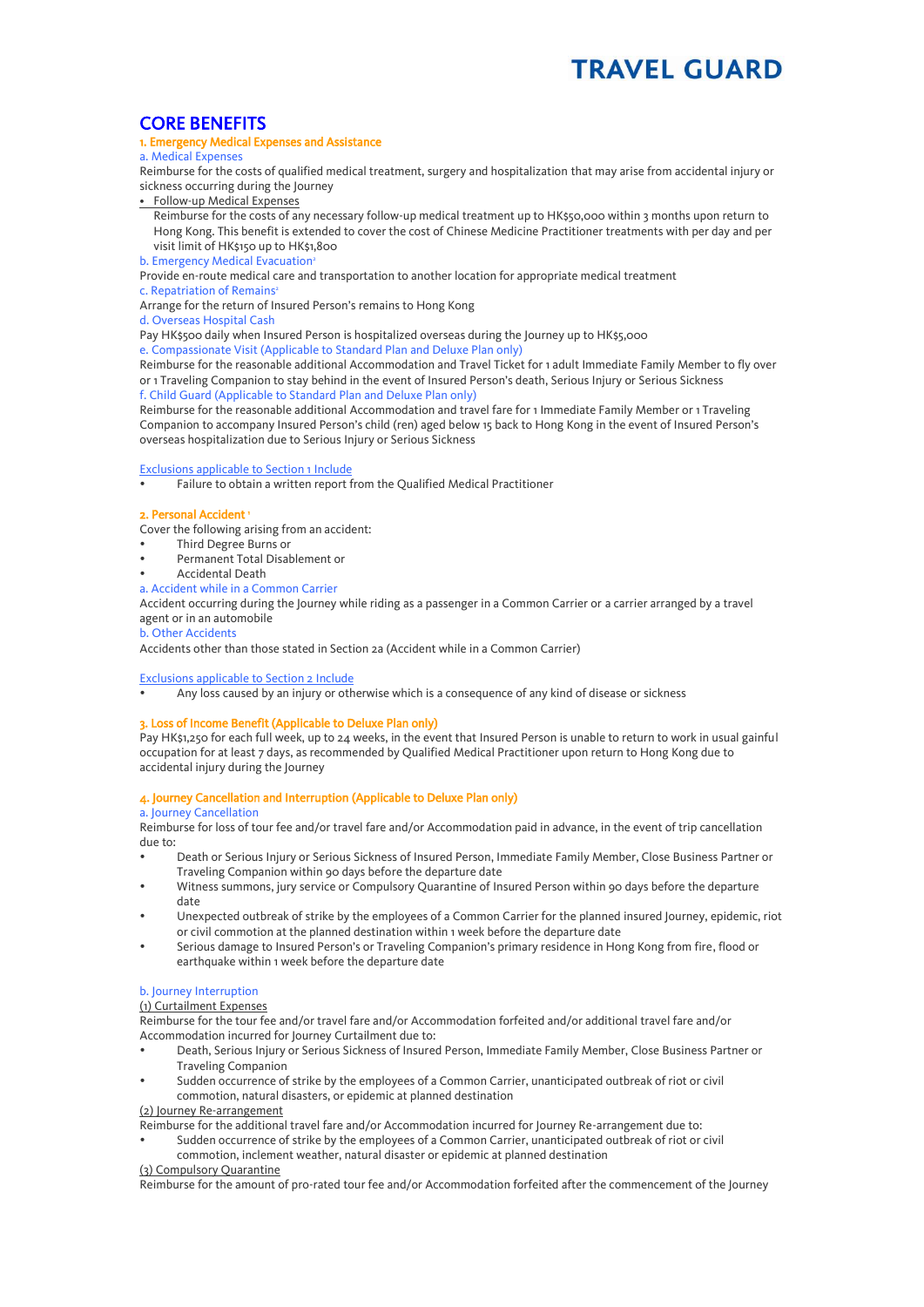where Insured Person is Compulsorily Quarantined due to suspected exposure to Pandemic Influenza infection

#### Exclusions applicable to Section 4 Include

 In respect of losses claimed under Section 4b(1) (Curtailment Expenses), Section 4b(2) (Journey Re-arrangement) and Section 6a (Travel Delay) arising from the same cause

#### 5. Personal Effects (Applicable to Standard Plan and Deluxe Plan only)

## a. Baggage and Personal Effects

Reimburse for the loss of or damage to Insured Person's property in the event of accidental loss or damage during the Journey

## b. Personal Money

Reimburse for the loss of cash, bank notes, traveler's check and money order as a result of accidental loss c. Travel Documents

Reimburse for the replacement cost of lost travel document and Travel Ticket, and additional travel fare and/or Accommodation incurred as a direct result of robbery, burglary or theft

#### Exclusions applicable to Section 5 Include

- Jewelry or accessories, mobile phone (including PDA phone and other accessories), business goods or sample, foodstuffs, antiques, fragile articles etc
- Losses not reported to the police within 24 hours from occurrence of the incident

## 6. Delay Coverage (Applicable to Standard Plan and Deluxe Plan only)

#### a. Travel Delay

If travel delay is directly caused by inclement weather, natural disasters, equipment failure, hijacking or strike by the employees of the Common Carrier, we shall pay:

HK\$300 for the 1st full 5 hours of delay, then HK\$700 for each of following full 10 hours of delay

#### b. Baggage Delay

Pay the Maximum Benefits amount for full 10 hours of delay of Insured Person's baggage due to misdirection in delivery by the Common Carrier

#### Exclusions applicable to Section 6 Include

- Failure to obtain written confirmation from the Common Carrier on the number of hours of and the reason for such delay
- Failure of Insured Person to get on-board the first available alternative transportation offered by the administration of the relevant Common Carrier
- In respect of losses claimed under Section 4b(2) (Journey Re-arrangement) and Section 6a (Travel Delay) arising from the same cause
- In respect of losses claimed under Section 5a(Baggage and Personal Effects) and Section 6b(Baggage Delay) and Section 10a (Golf Baggage) arising from the same cause

#### 7. Personal Liability (Applicable to Standard Plan and Deluxe Plan only)

To indemnify Insured Person against legal liability to the third parties arising as a result of accidental injury, death, loss of or damage to their property caused by Insured Person's negligence. This does not cover the use or hire of any conveyance

Exclusions applicable to Section 7 Include

Liability arising from the ownership, possession or use of vehicles, aircraft, watercraft, firearms or animals

#### 8. Credit Card Protection (Applicable to Standard Plan and Deluxe Plan only)

Cover any outstanding balance charged to Insured Person's credit card(s) for goods purchased during the Journey in the event of accidental death of Insured Person

Exclusions applicable to Section 8 Include

Interest accrued or financial charges on the outstanding expense

#### 9. Loss of Home Content (Applicable to Deluxe Plan only)

Cover Insured Person for the loss or damage to household contents in Insured Person's Hong Kong Primary Residence as a direct result of burglary

Exclusions applicable to Section 9 Include

- For any loss not reported to the police within twenty-four (24) hours after the Insured Person returns back to Hong Kong after the insured Journey and a police report for such loss not having been obtained.
- For loss arising from the Insured Person not taking all reasonable efforts to take due care and precautions for the safeguarding and security of his/her home contents within his/her Primary Residence in Hong Kong to avoid or to minimize any claim and loss under this Policy.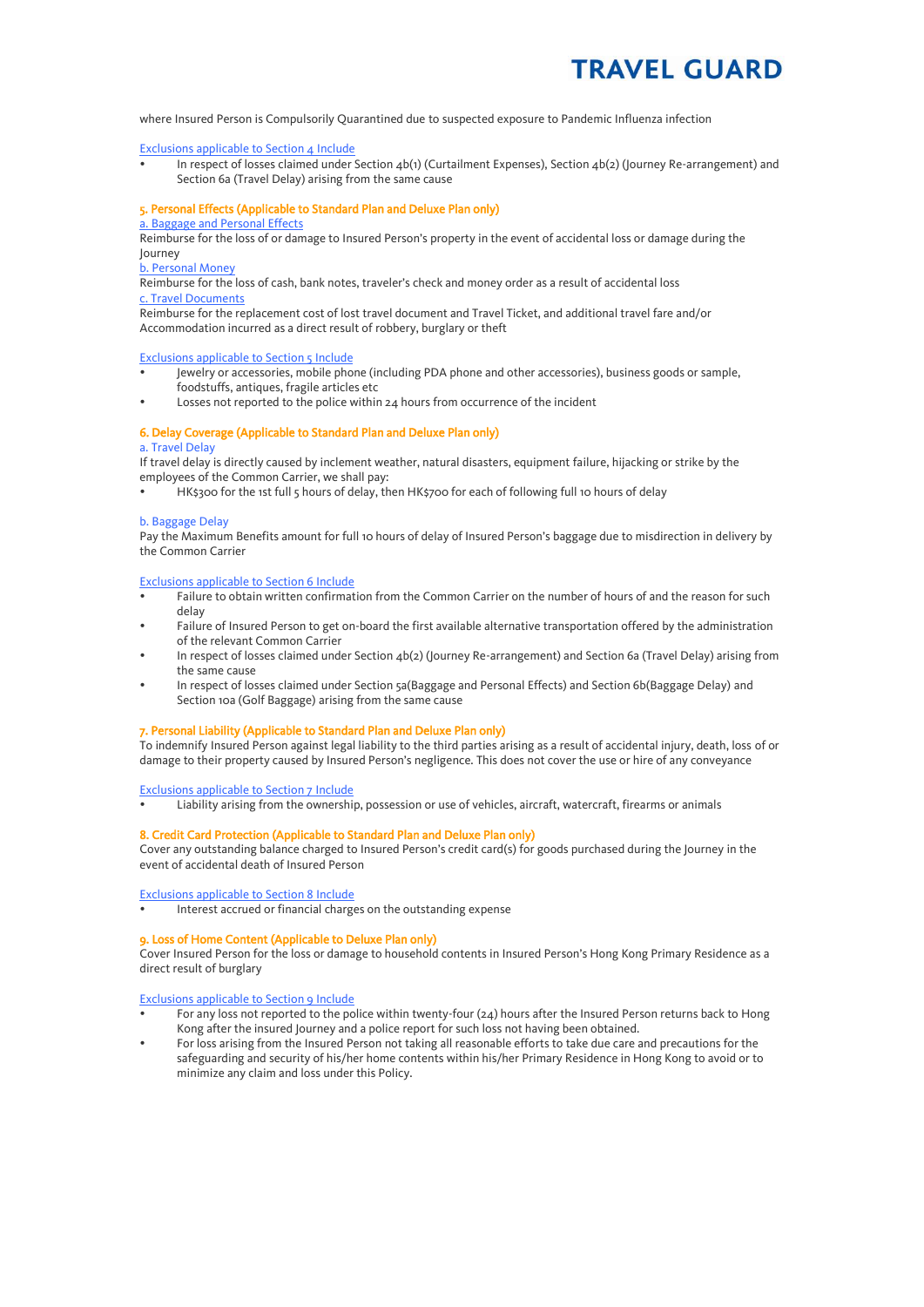# OPTIONAL BENEFITS

(The benefits under this section is available for Single-trip Standard Plan and Deluxe Plan ONLY)

#### 10. Golf Protection a. Golf Baggage

Reimburse for the theft of or damage to Insured Person's Golf Baggage during the Journey.

#### b. Hire Golf Equipment

Reimburse the Insured Person for the cost of hiring Golf Equipment if the Insured Person's Golf Equipment is lost, stolen or damaged during the insured Journey.

#### c. Loss of Green Fees

Reimburse the Insured Person for the amount of any green fees or golf tuition fees or any fees for hiring any Golf Equipment in connection with such golf course or tuition forfeited in the event the Insured Person not being able to take part in or use such golf course or tuition during the insured Journey due to the Serious Injury or Serious Sickness of the Insured Person.

#### Exclusions applicable to Section 10 Include

- Losses not reported to the police within twenty-four (24) hours from occurrence of the incident
- In respect of losses under Section 5a. (Baggage and Personal Effects) and Section 6b (Baggage Delay) arising from the same cause.

#### 11. Cruise Vacation

#### a. Additional Journey Cancellation and Interruption

The Maximum Benefit of the Journey Cancellation and Journey Interruption shall be increased by HK\$30,000.

#### b. Cruise Cancellation and Interruption

Reimburse for forfeiture of payments made for the cruise tour and /or additional and reasonable travel fare incurred to go to the next scheduled destination of the cruise tour, for the purpose of re-joining the cruise tour in the event that the Common Carrier in which the Insured Person has arranged to travel to board the cruise is delayed for at least eight (8) hours from the scheduled arrival time specified in the itinerary due to inclement weather, natural disasters, equipment failure, hijack or strike by the employees of the Common Carrier.

#### Exclusions applicable to Section 11 Include

- Failure to obtain written confirmation from the Common Carrier on the number of hours of and the reason for such delay.
- Late arrival of Insured Person at the airport or port.
- Failure of Insured Person to get on-board the first available alternative transportation offered by the administration of the relevant Common Carrier.
- In respect of any loss claimed under Section 4 (Journey Cancellation and Interruption) arising from the same cause.

#### c. Excursion Tour Cancellation

Reimburse for the forfeiture of payments made in relation to the excursion tour in the event of the excursion tour cancellation due to Serious Injury or Serious Sickness of the Insured Person or inclement weather at the planned destination.

#### d. Satellite Phone Fee

Reimburse for satellite phone call expenses incurred if the Insured Person cannot continue journey and must return directly to Hong Kong due to Serious Injury or Serious Sickness of the Insured Person or Traveling Companion.

#### 12. Scuba Diving

#### a. Dive Tour

Pay proportionate loss of the Insured Person's irrecoverable dive tour costs paid or contracted to be paid prior to the insured Journey if the Insured Person is certified by a Qualified Medical Practitioner as being unfit to dive due to Sickness or Injury during the insured Journey

If the Sickness and Injury occurred during diving, the Insured Person shall be diving:

- under the direction of an accredited diving instructor or dive guide and up to depths of 18 metres; or
- within the maximum depths for which they are certified to dive by an accredited diving instructor. b. Equipment Hire

Reimburse the costs of hiring Diving Equipment as a result of the accidental loss, theft of, damage to or temporary loss in transit for more than 12 hours of the Insured Person's Diving Equipment during the insured Journey.

#### Exclusions applicable to Section 9 Include

- a medical certificate has not been obtained from a Qualified Medical Practitioner confirming that cancellation or interruption of the dive tour is medically necessary.
- if the Insured Person does not obtain a written police report within 24 hours of the discovery in the event of loss or theft of their Diving Equipment.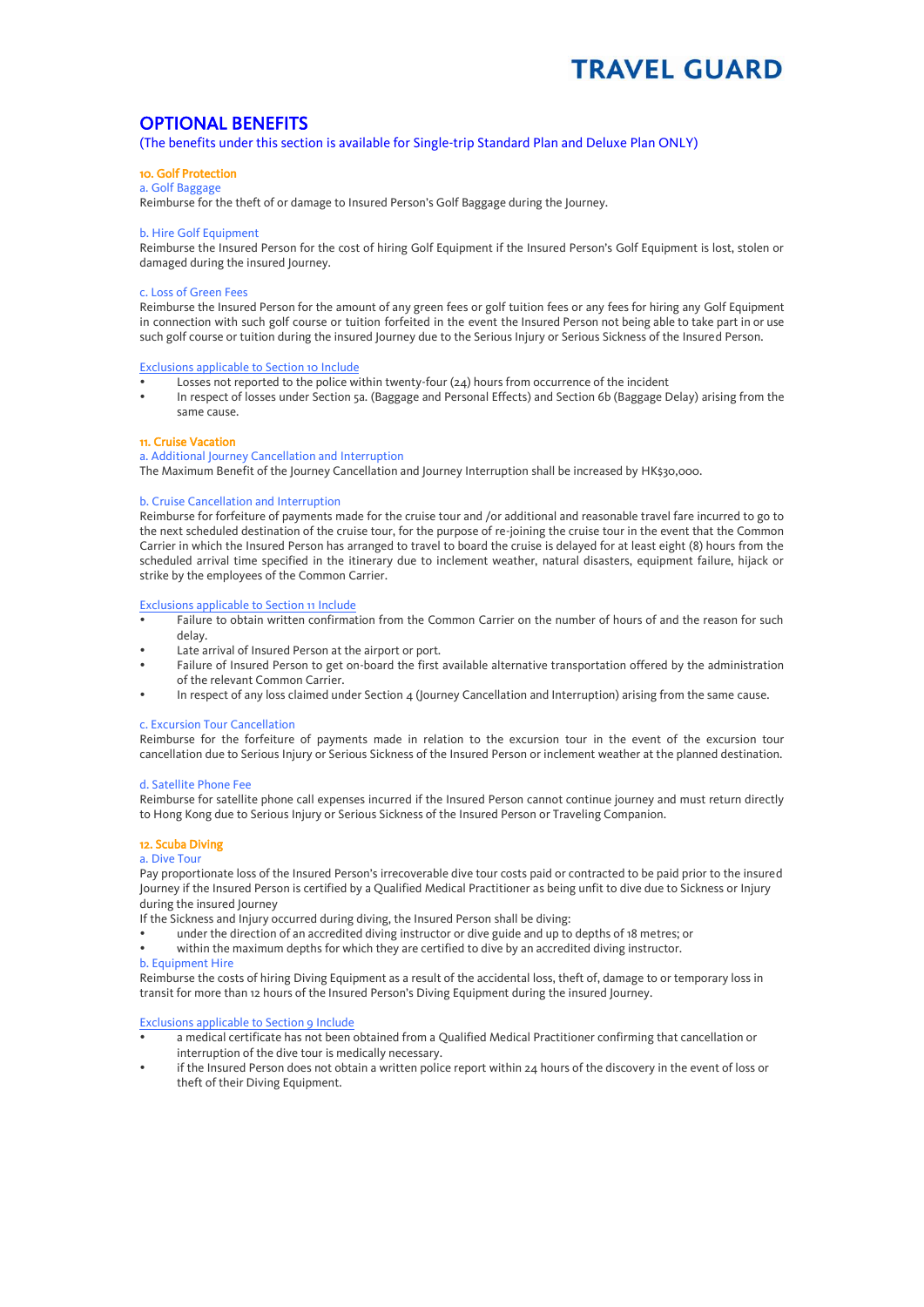# GENERAL EXCLUSIONS applicable to all sections of coverage include:

- War, civil war, invasion, insurrection, revolution, use of military power or usurpation of government or military power
- Riding or driving in any kind of motor racing, competition, and Insured Person's participation in any professional sports to earn remuneration
- Suicide, self-inflicted injury, self-exposure to needless peril
- Childbirth and pregnancy; mental, nervous or sleeping disorders, insanity; alcoholism or drug addiction
- Any Pre-Existing Condition
- Any Person who is a Chinese passport holder and travels to / within China. This exclusion will be waived if the Person has an official document issued by the government (other than Mainland China) to prove his / her identity as resident of the said country
- Any loss arising from Terrorist Act except for Section 1 (Emergency Medical Expenses and Assistance), Section 2 (Personal Accident), Section 3 (Loss of Income Benefit) & Section 8 (Credit Card Protection)
- Excluded Countries: Afghanistan, Cuba, Democratic Republic of Congo, Iran, Iraq, Liberia, Sudan or Syria
- Any Terrorist or member of a terrorist organization, narcotics trafficker, or purveyor of nuclear, chemical or biological weapons

# Important Notice

- Maximum Trip Duration: 182 and 90 consecutive days per journey for Single-trip plan and Annual plan respectively
- Age Limit: (Single-Trip Plan)
	- For Individual Plan: up to the age of 70 on the commencement date of the policy

For Family Plan: any legally married couple aged 17 to 70 with their legitimate child(ren) aged under 17 on the commencement date of the policy.

(Annual Plan)

For Individual Plan: from 17 to 70 years old on the commencement date of the policy

For Family Plan: any legally married couple aged 17 to 70 with their legitimate child(ren) aged under 17 on the commencement date of the policy.

- The insured journey must commence from Hong Kong
- For annual plan, the insured person must be a Hong Kong resident.
- No refund of premium is allowed once the policy has been issued
- Cover will automatically be extended up to a maximum of 10 calendar days in the event the journey is being unavoidably delayed (for Single-trip plan)
- This insurance is only valid for conventional vacation or business trips (administrative duty only)
- If Insured Person is covered by more than one comprehensive voluntary travel insurance policies underwritten by AIG Insurance Hong Kong Limited for the same trip, only the one with greatest compensation will apply and benefits thereunder be payable